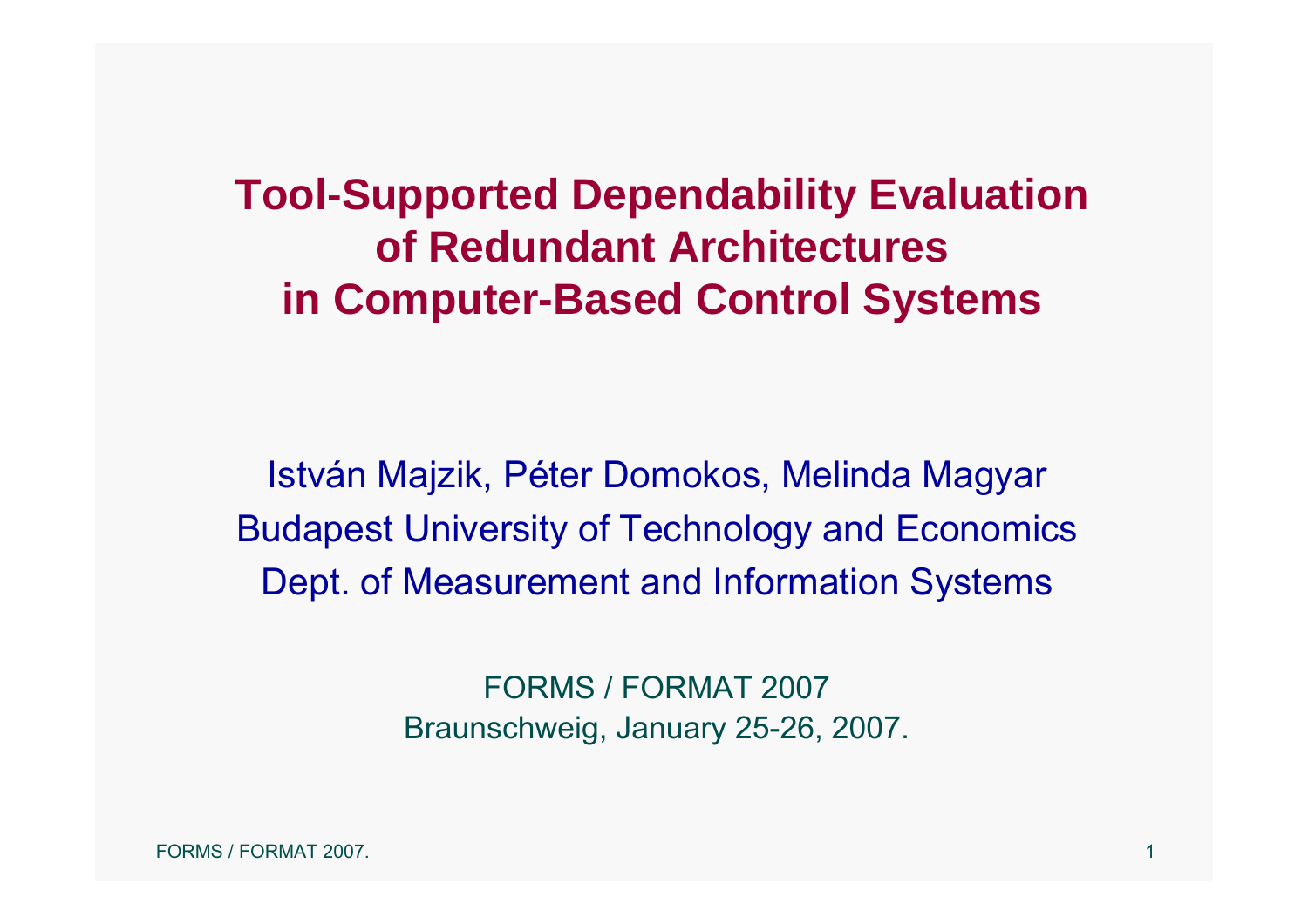# **Motivation**

• Architectural choices have profound influence on system dependability (reliability, availability)

Degree and type of redundancy (fault tolerance)

- Standards require a thorough evaluation of possible failures and protection mechanisms
	- $\mathcal{L}_{\mathcal{A}}$  , and the set of the set of the set of the set of the set of the set of the set of the set of the set of the set of the set of the set of the set of the set of the set of the set of the set of the set of th Quantitative evaluation: Computation of system level measures using component-level reliability parameters
- Model-based dependability evaluation
	- (Formal) dependability model is constructed
		- Component failure and repair (recovery) behaviour is modelled
	- Allows "what-if" kind of analysis in early design phases
	- Optimization of architectural choices (decisons)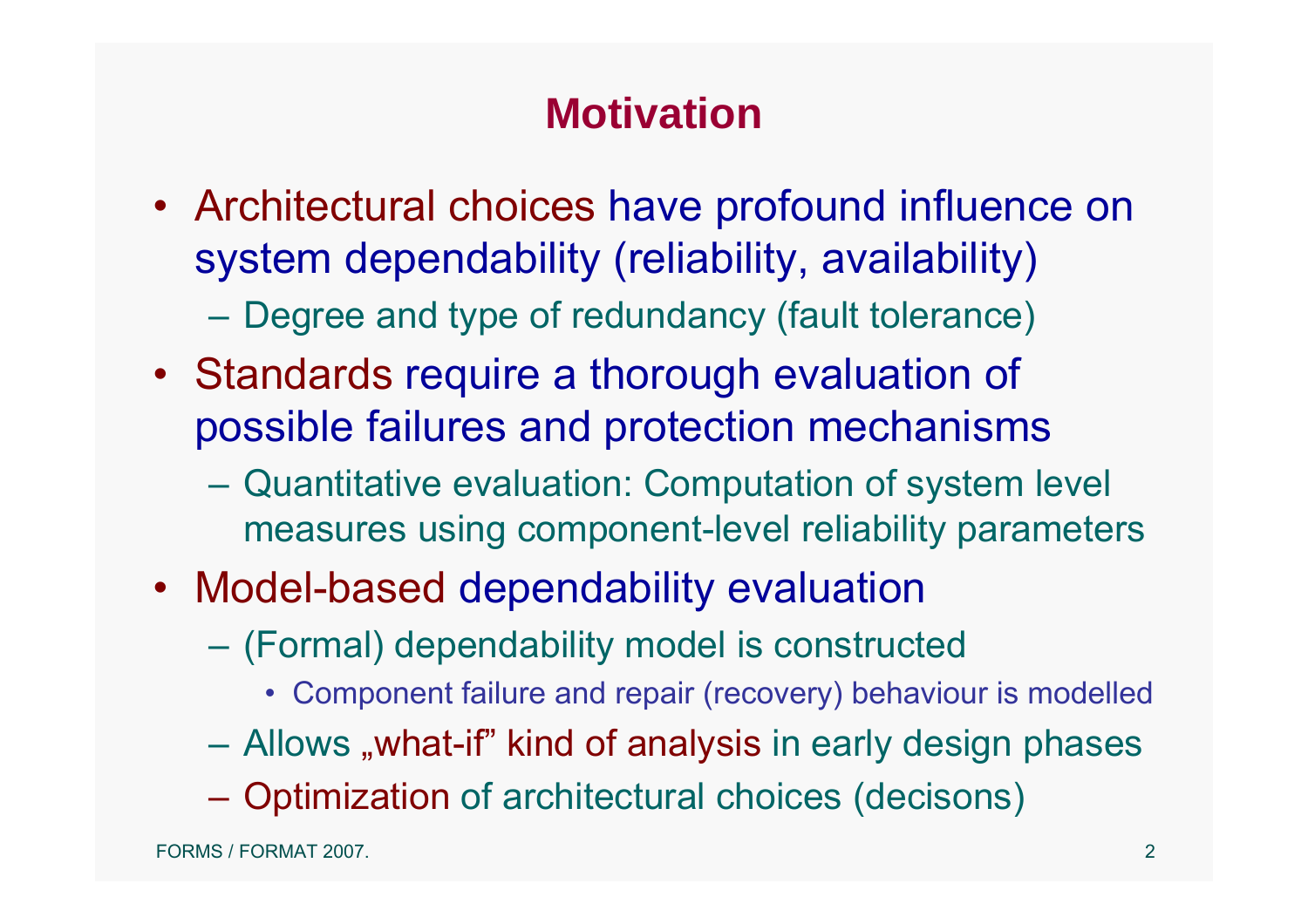# **Dependability modelling approach\***

- Formalisms for dependability models
	- Combinatorial models (e.g. fault trees)
	- $\mathcal{L}_{\mathcal{A}}$  , and the set of the set of the set of the set of the set of the set of the set of the set of the set of the set of the set of the set of the set of the set of the set of the set of the set of the set of th Stochastic state space models (CTMC, GSPN) allow to capture dependencies between components
- Design models shall be supported
	- $\mathcal{L}_{\mathcal{A}}$  , and the set of the set of the set of the set of the set of the set of the set of the set of the set of the set of the set of the set of the set of the set of the set of the set of the set of the set of th Construction of dependability models automatically
	- Assembling the state space of the model taking into account failure states and repair processes
	- $\mathcal{L}_{\mathcal{A}}$  , and the set of the set of the set of the set of the set of the set of the set of the set of the set of the set of the set of the set of the set of the set of the set of the set of the set of the set of th Integrating the expert knowledge in a tool
- UML: formalism of the design model, GSPN: formalism of the dependability model
- \* I. Majzik, A. Pataricza and A. Bondavalli: Stochastic Dependability Analysis of System Architecture Based on UML Models. In "Architecting Dependable Systems", LNCS 2677, Springer, 2003.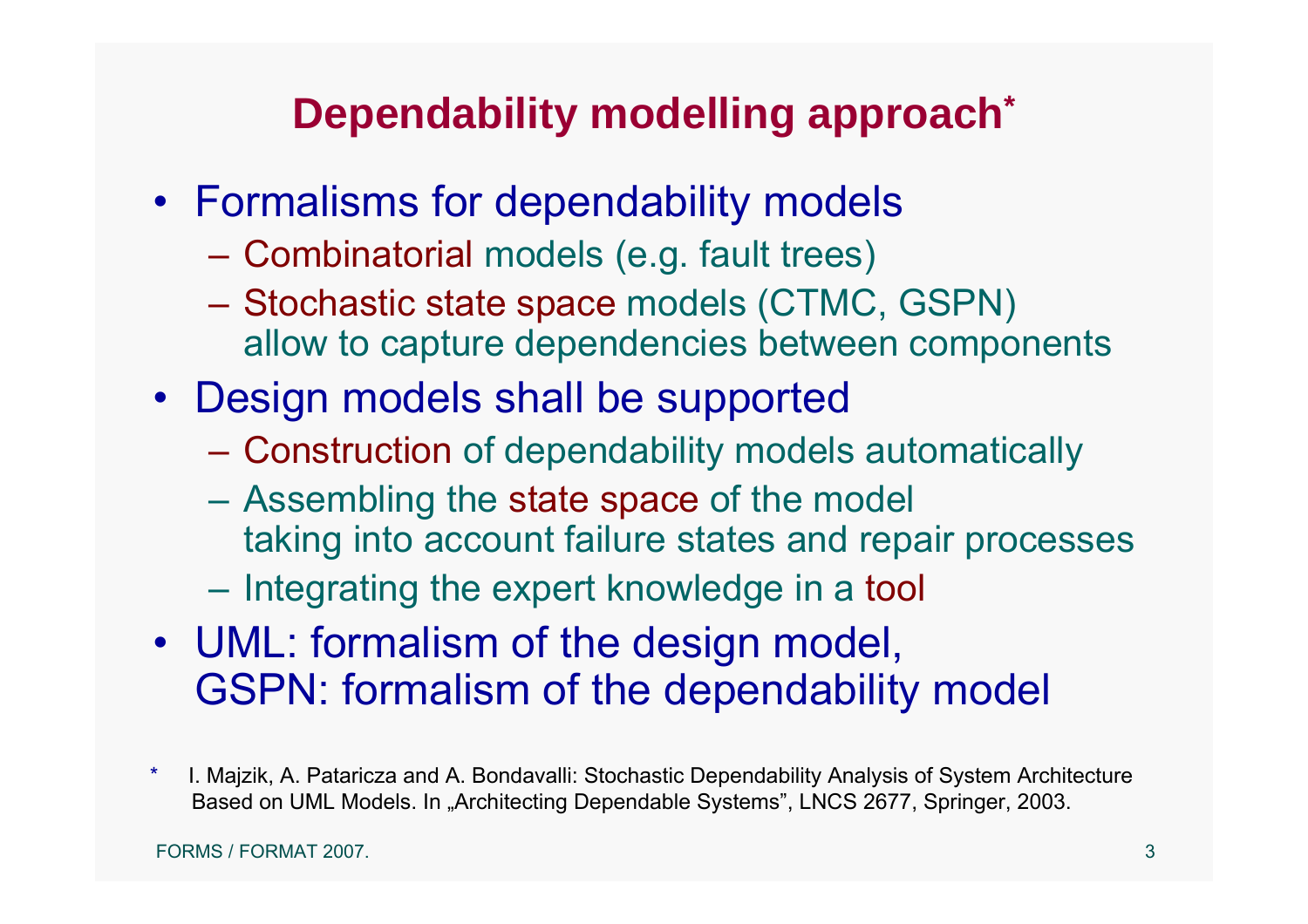#### **Dependability model construction**

- Dependability model represents
	- Fault occurrences in components
	- Error propagations between components
	- Repair (maintenance) mechanisms
- Component types are assigned GSPN subnets that represent these processes
	- Hardware, software, stateful, stateless components are distinguished
	- Component types and related local dependability parameters can be identified in the design model (UML stereotypes and tagged values)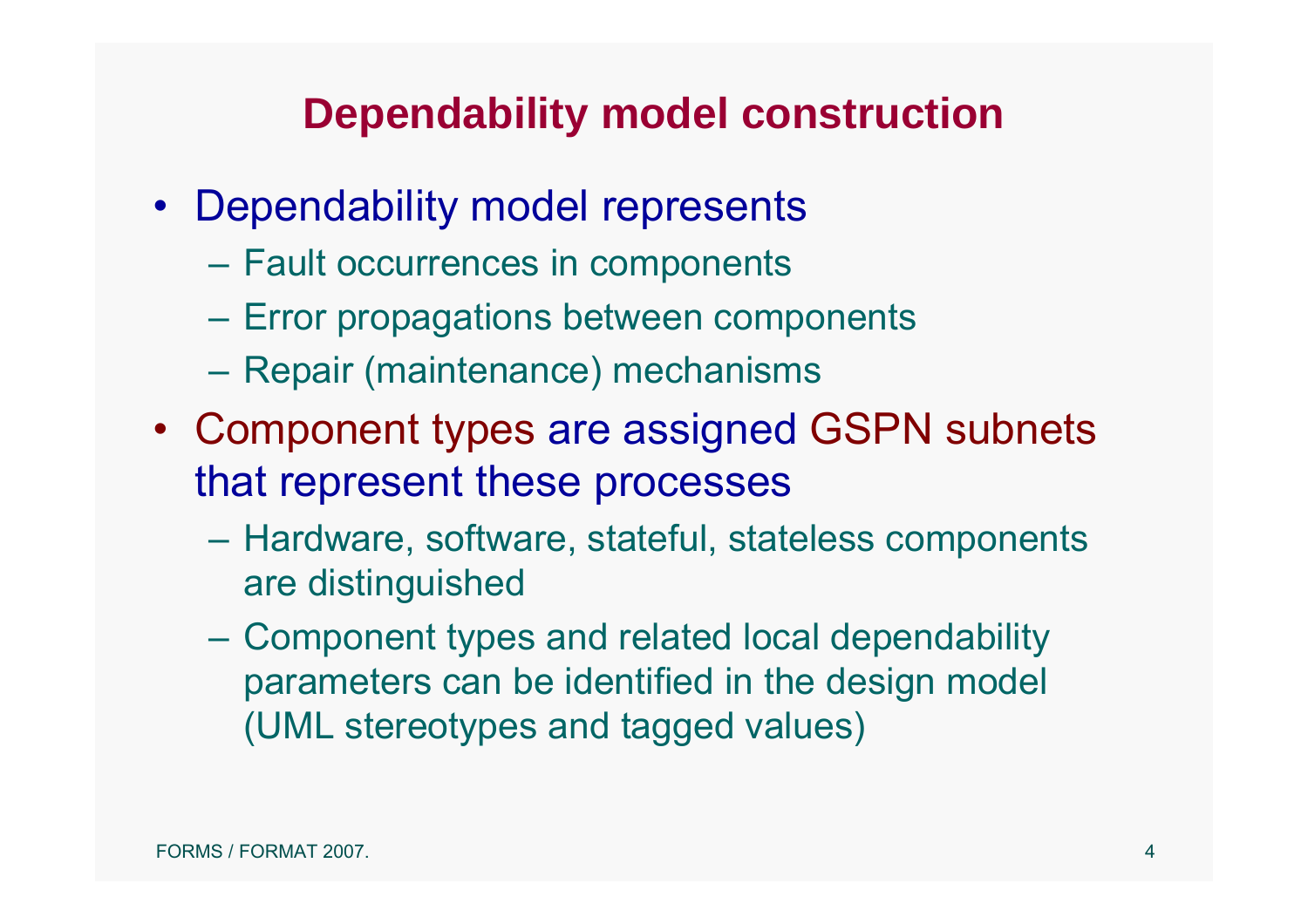## **Dependability model construction**

- • $\textsf{De}$  Failure subnet of a stateful hardware  $\begin{array}{|c|c|c|c|c|c|}\n\hline\n\text{H} & \text{E} & \text{F} & \text{F}\n\end{array}$  $\begin{bmatrix} \mathbb{R} & \mathbb{R} & \mathbb{R} \ & \mathbb{R} & \mathbb{R} \end{bmatrix}$  between components between components  $\begin{bmatrix} \mathbb{R} & \mathbb{R} & \mathbb{R} \ & \mathbb{R} & \mathbb{R} & \mathbb{R} \end{bmatrix}$ Repair (maintenance) mechanisms H E FOF  $1/EL$
- Component types are assigned GSPN subnets that represent these processes
	- are distin Generic error
	- paramete (UML ste $\vert$

propagation subnetbetweencomponents

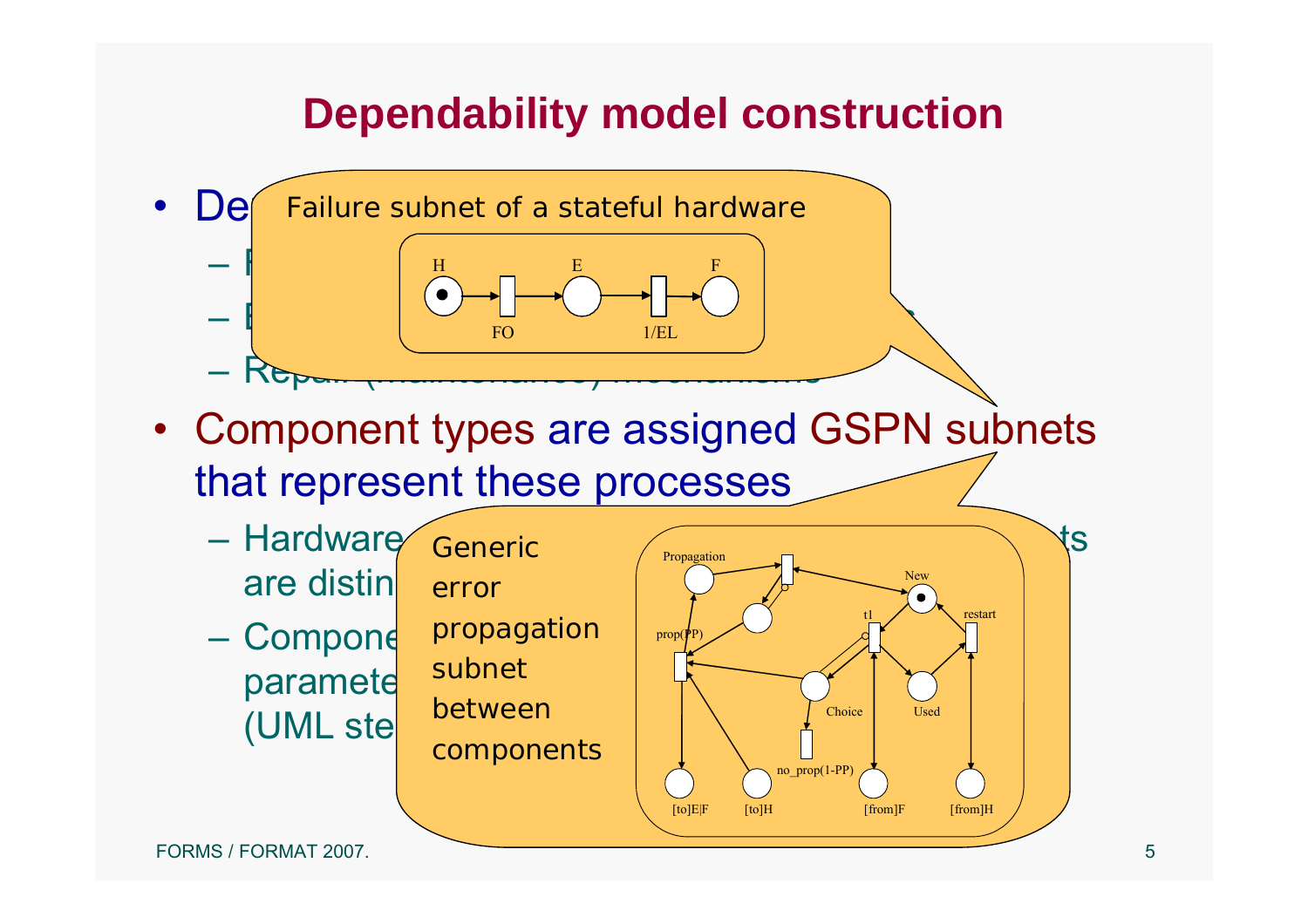# **Extensions of the UML design model**

• Identify component types and local parameters (profile)

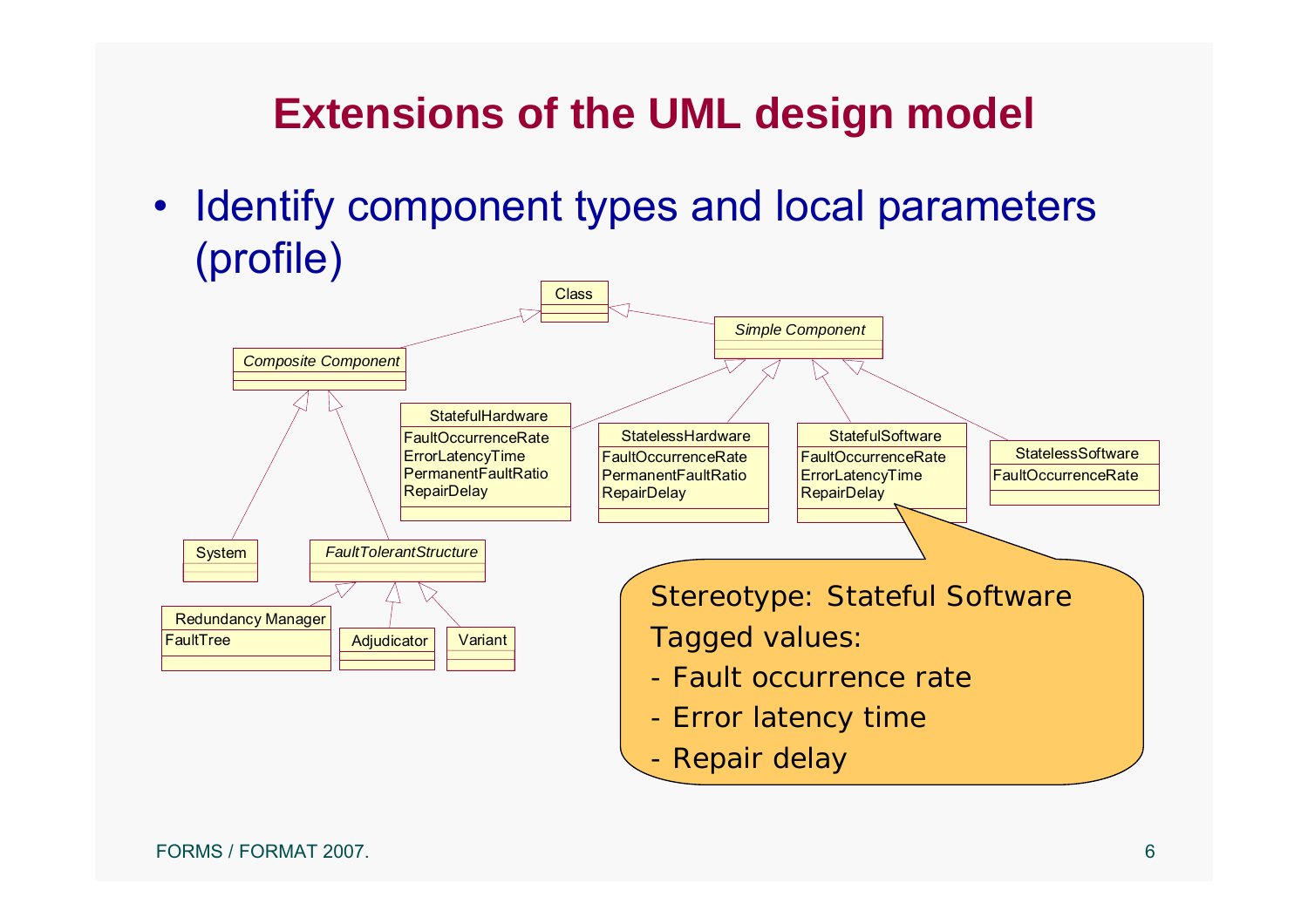# **Modelling redundancy**

- Identification of roles
	- Redundancy manager
	- Variant
	- Adjudicator



- "Logic" of redundancy (error propagation)
	- Fault tree
	- $\mathcal{L}_{\mathcal{A}}$ Specific GSPN subnet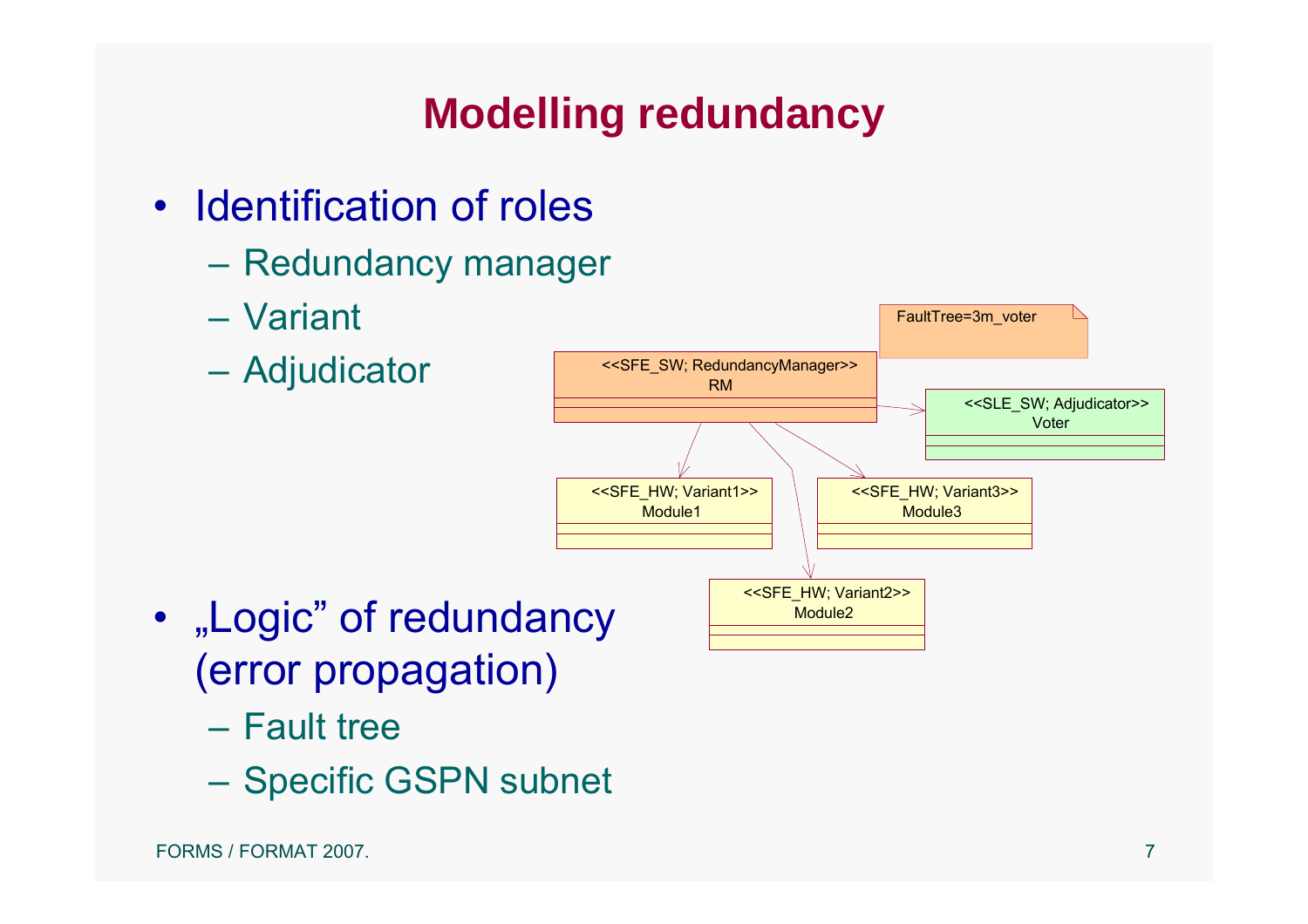## **Tool support for dependability modelling**

- Integration of subnets assigned to components
	- Subnets are constructed by dependability experts
- Re-use of dependability subnets from a library
	- Assigned to common redundancy management (TMR, NMR, NVP, etc.)
	- Assigned to architectural design patterns (optionally handled as aspect models)
- Refinement of dependability subnets
	- –Early phases of design: Generic subnets
	- – Design refinements: Refined subnets They can be transformed from behavioural models: E.g. statechart of the redundancy manager  $\rightarrow$  Fault tree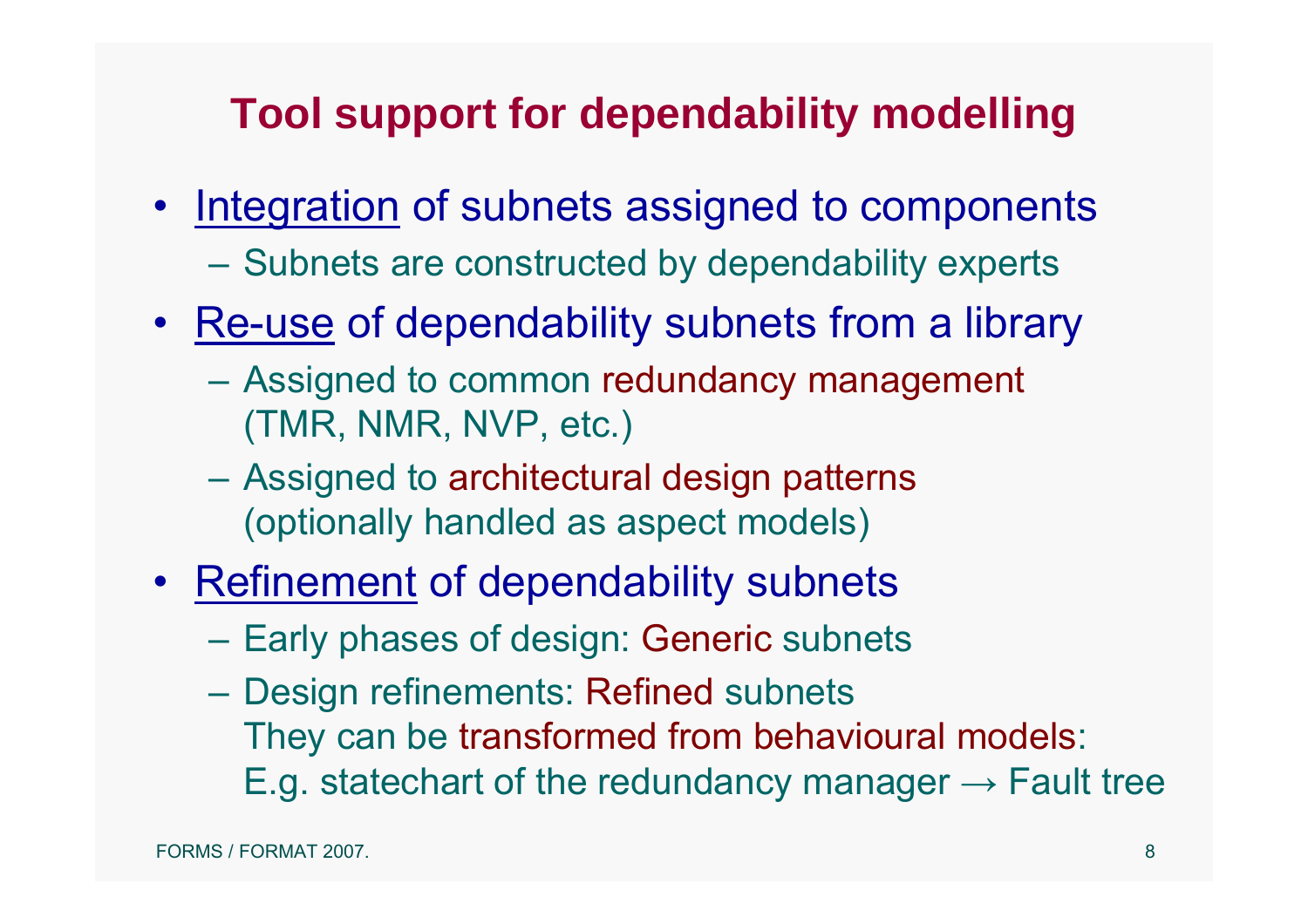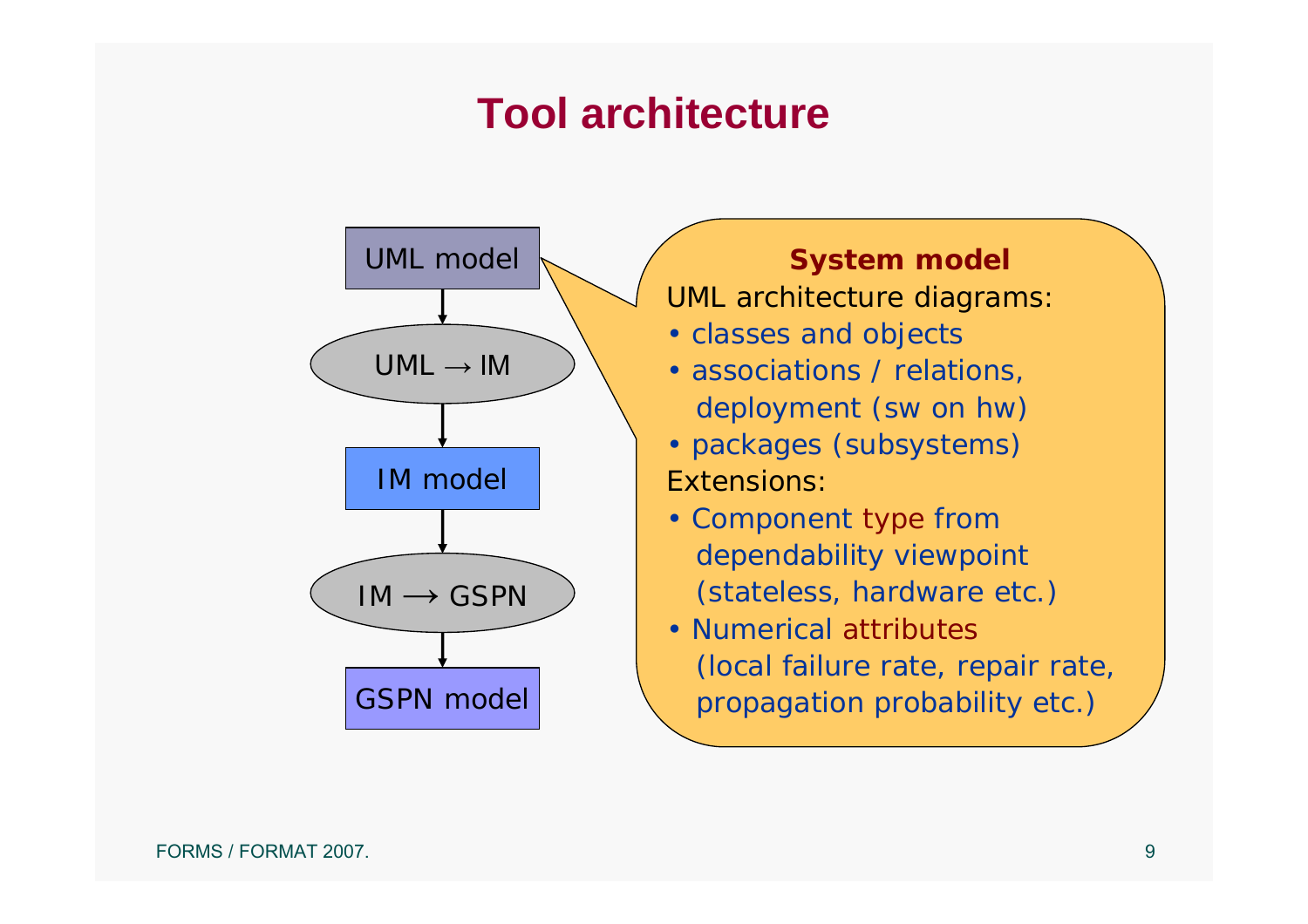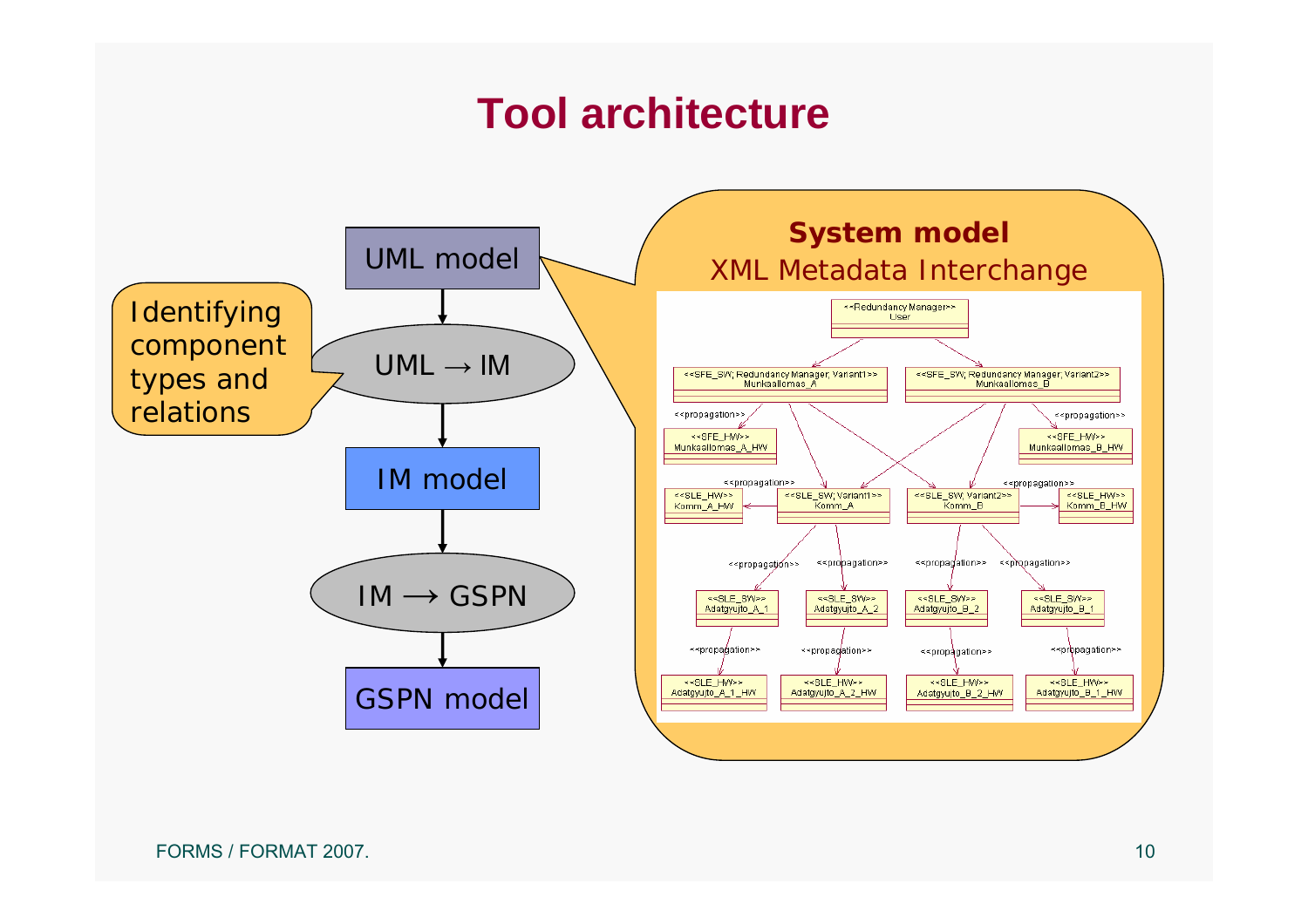

#### **Dependability model** Elements:

- components: local failure / repair characteristics
- subsystems: measures Relations:
- component uses component: error / repair propagation
- subsystem is composed of (redundant) components: (non-trivial) error propagation
- system is composed of subsystems: error propagation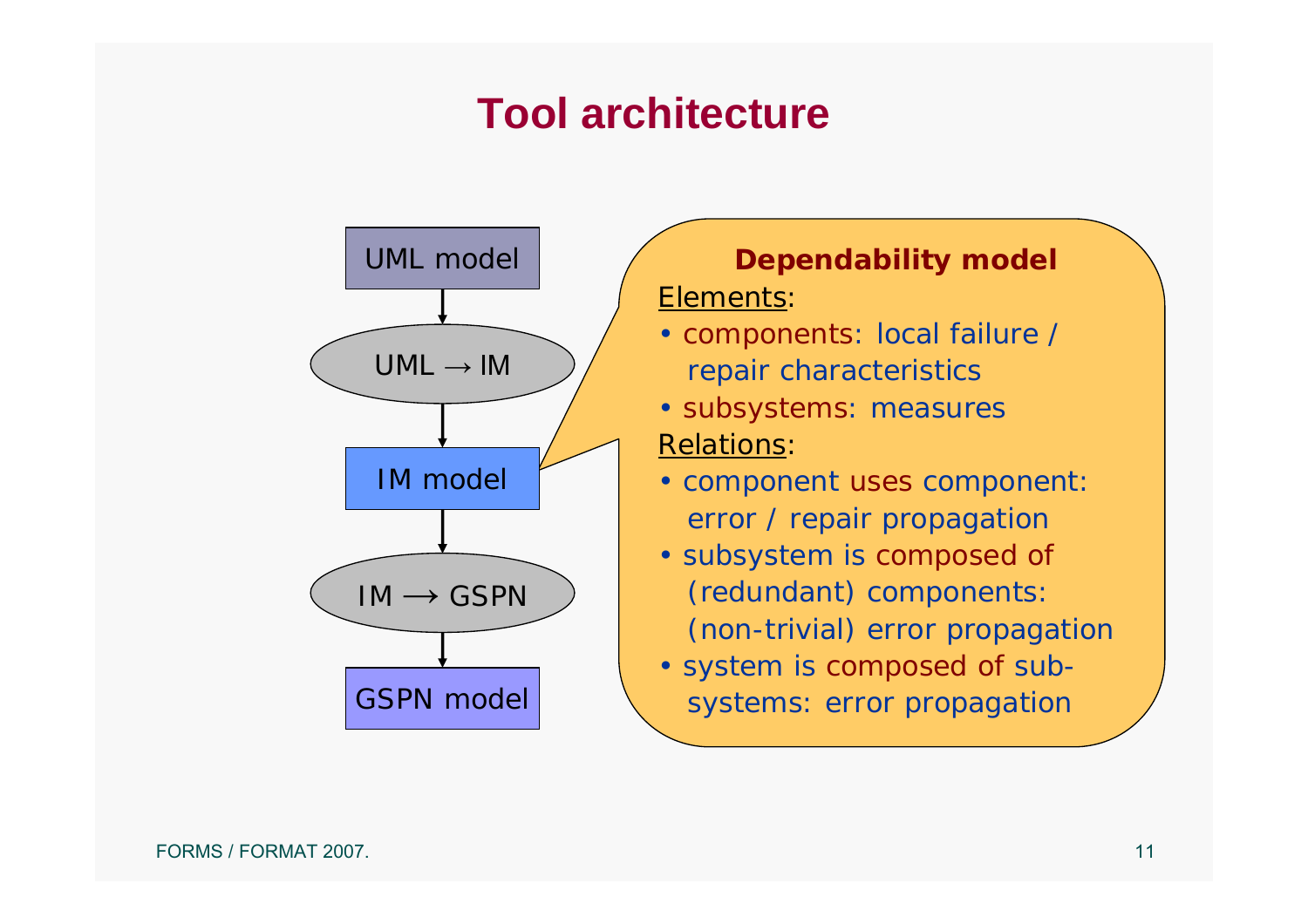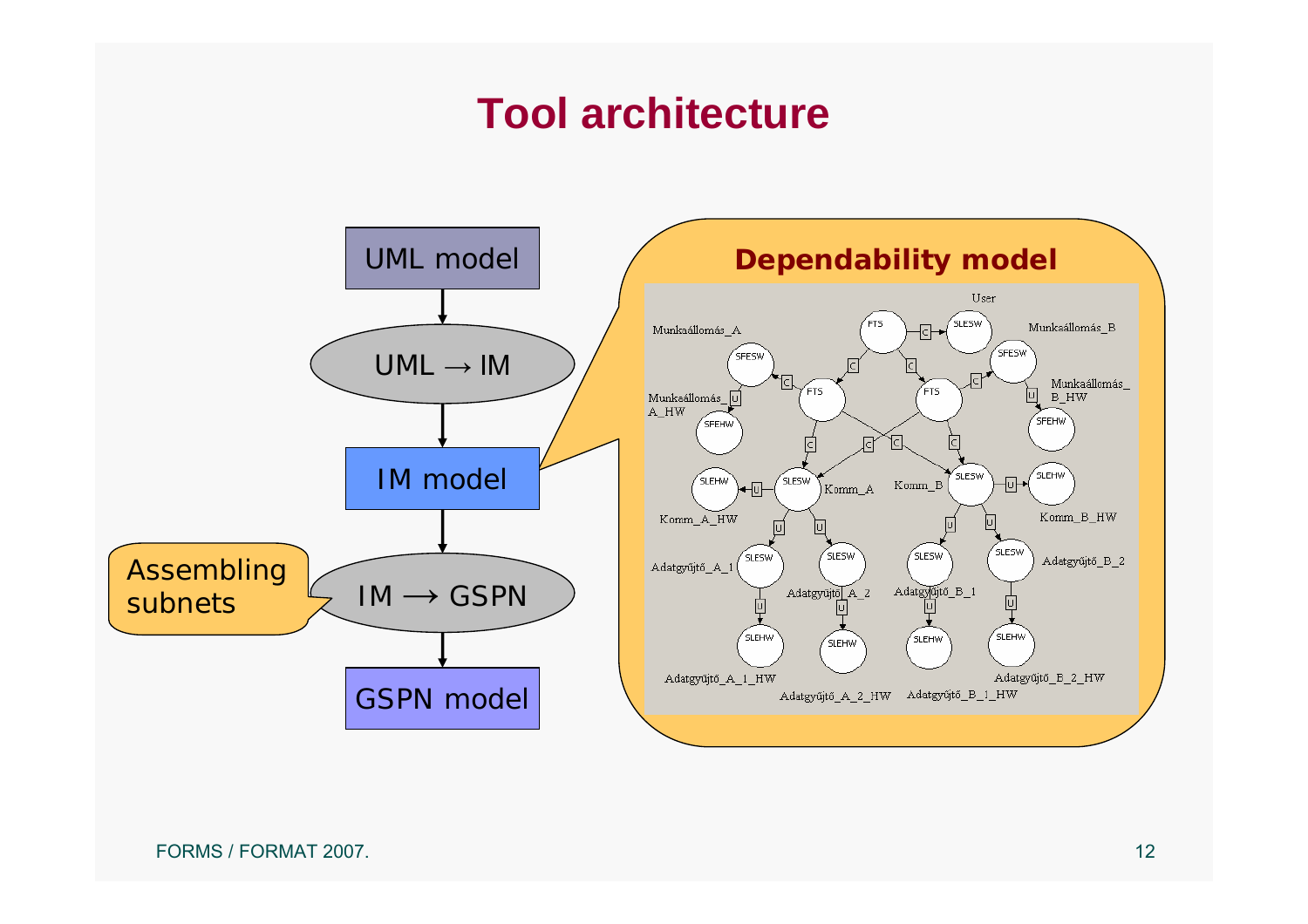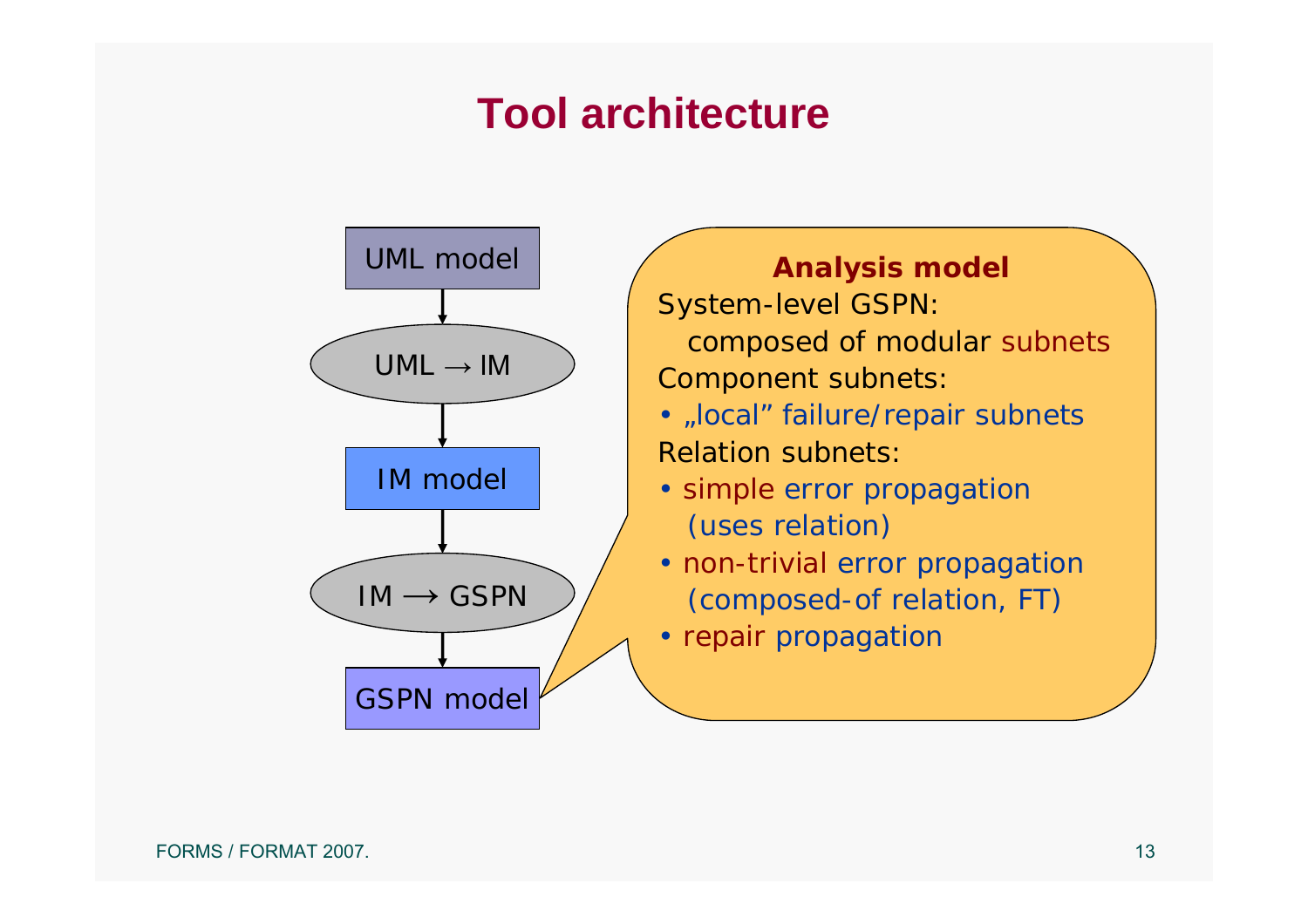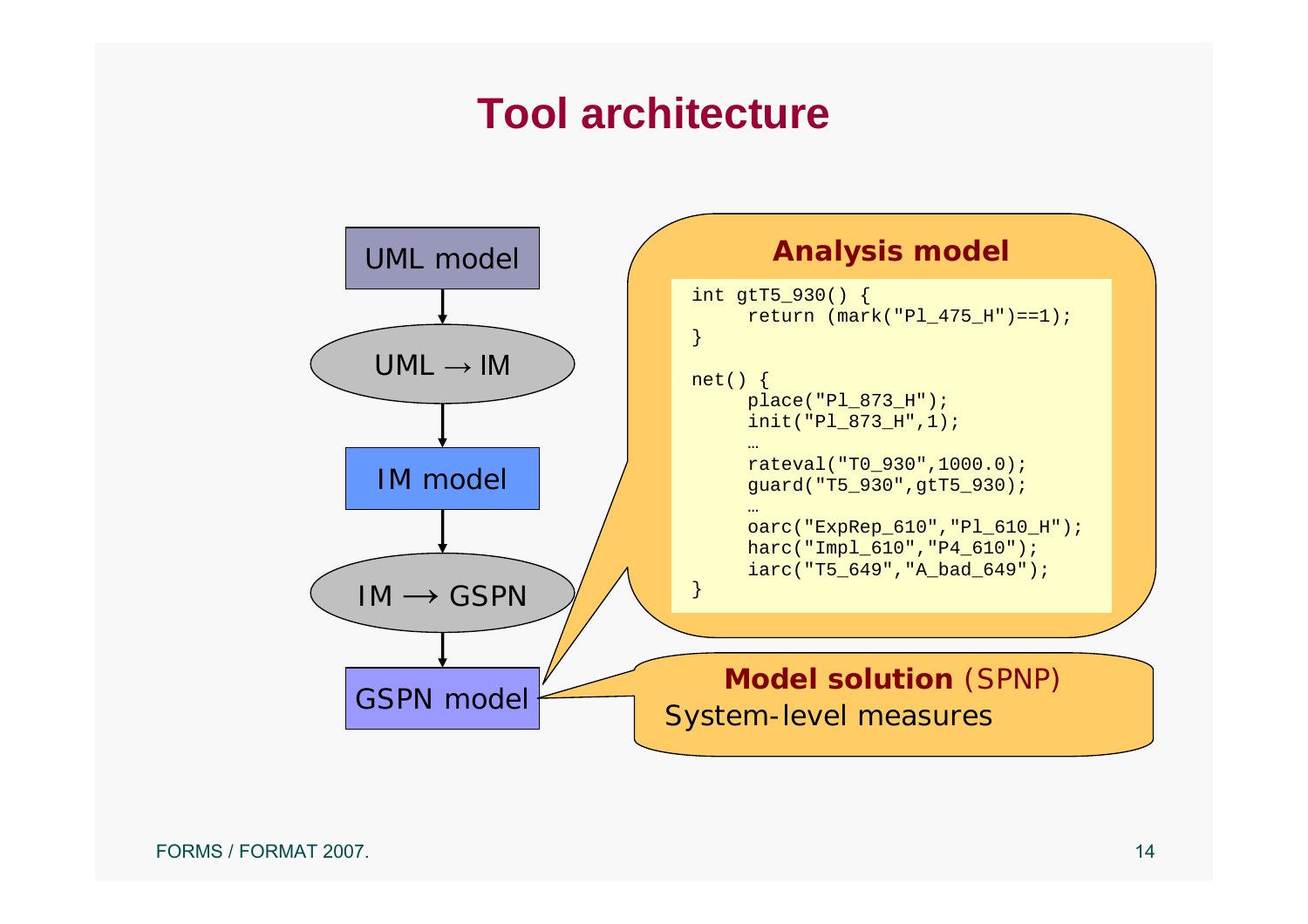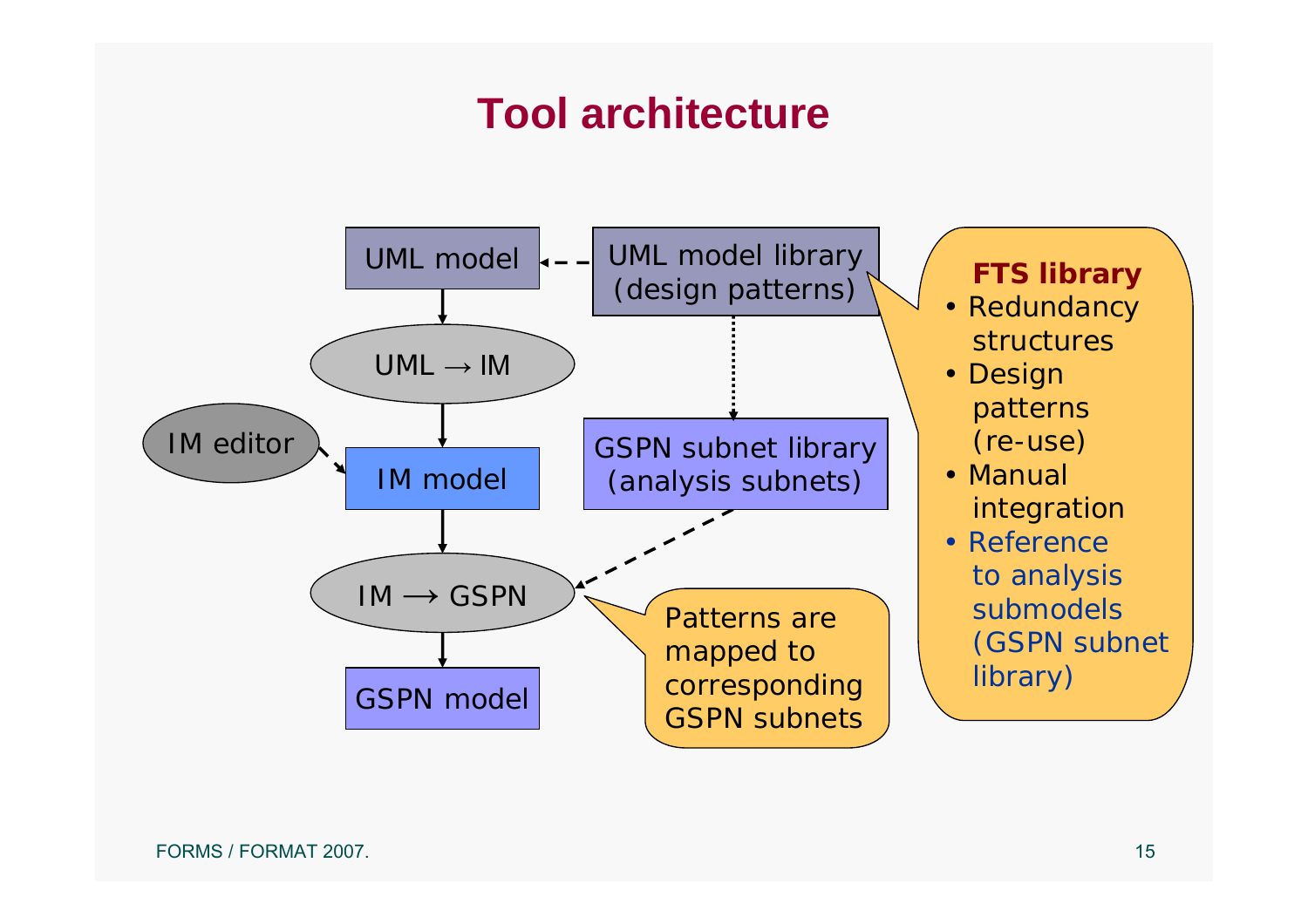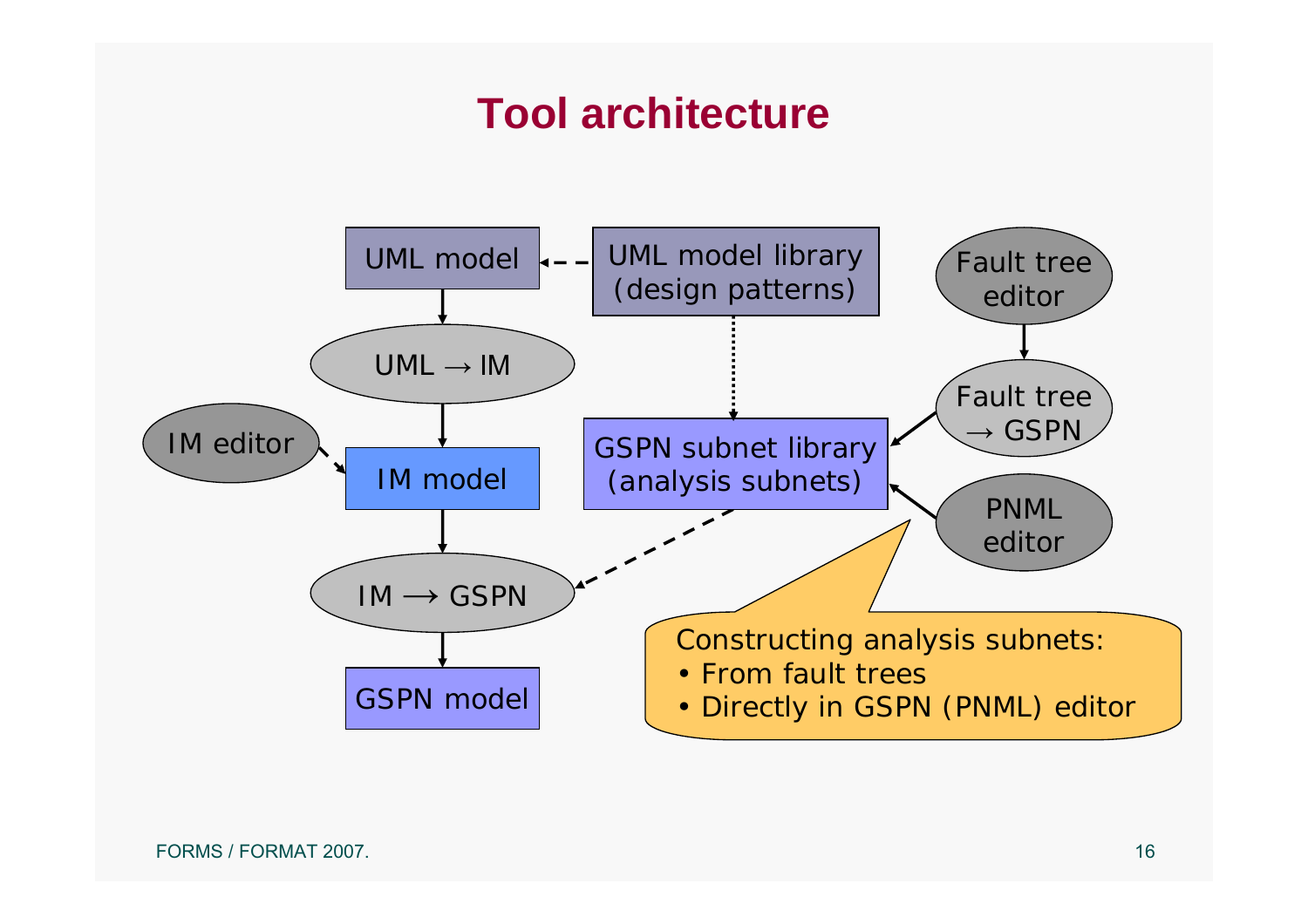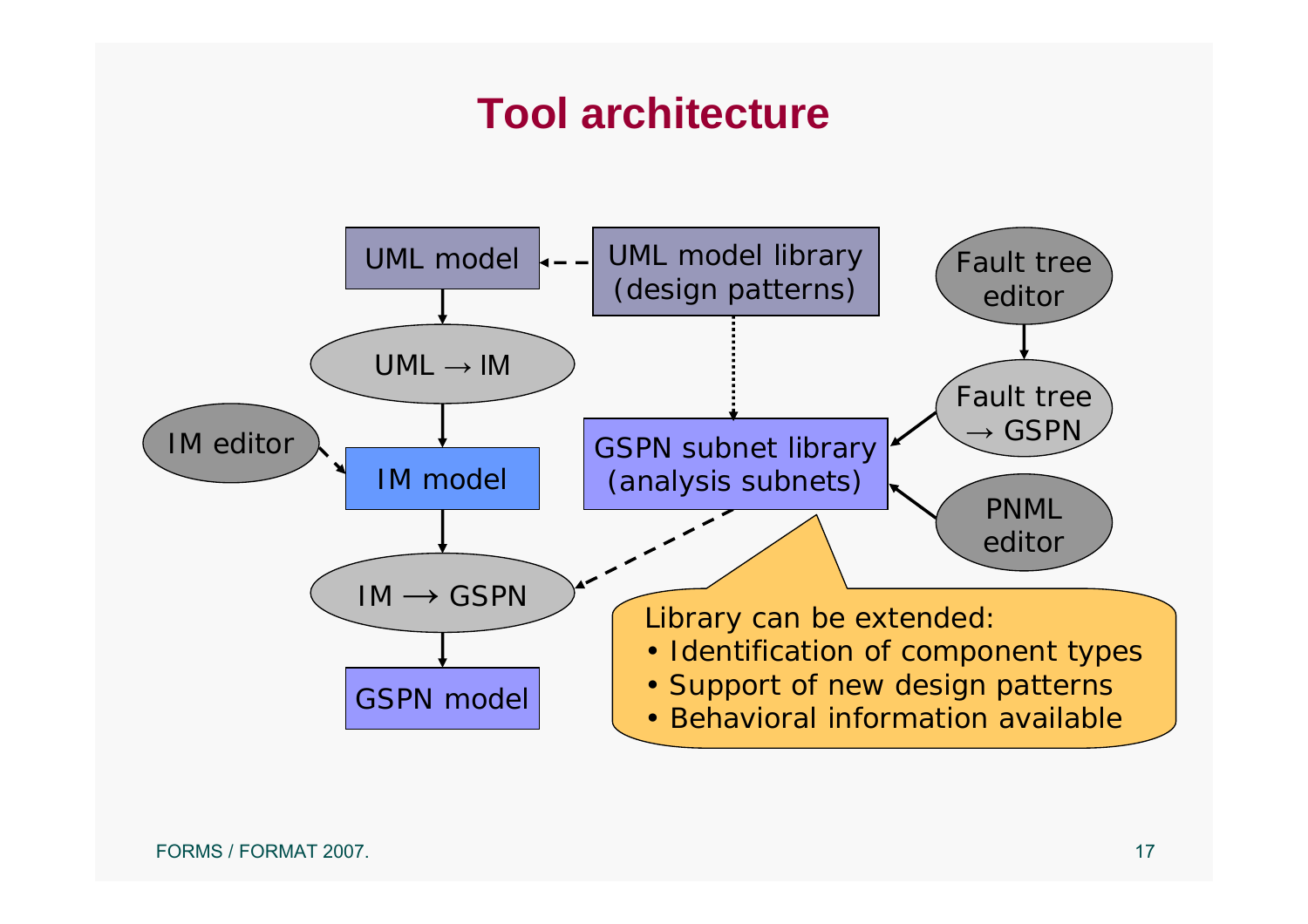#### **Aspect-oriented modelling approach**

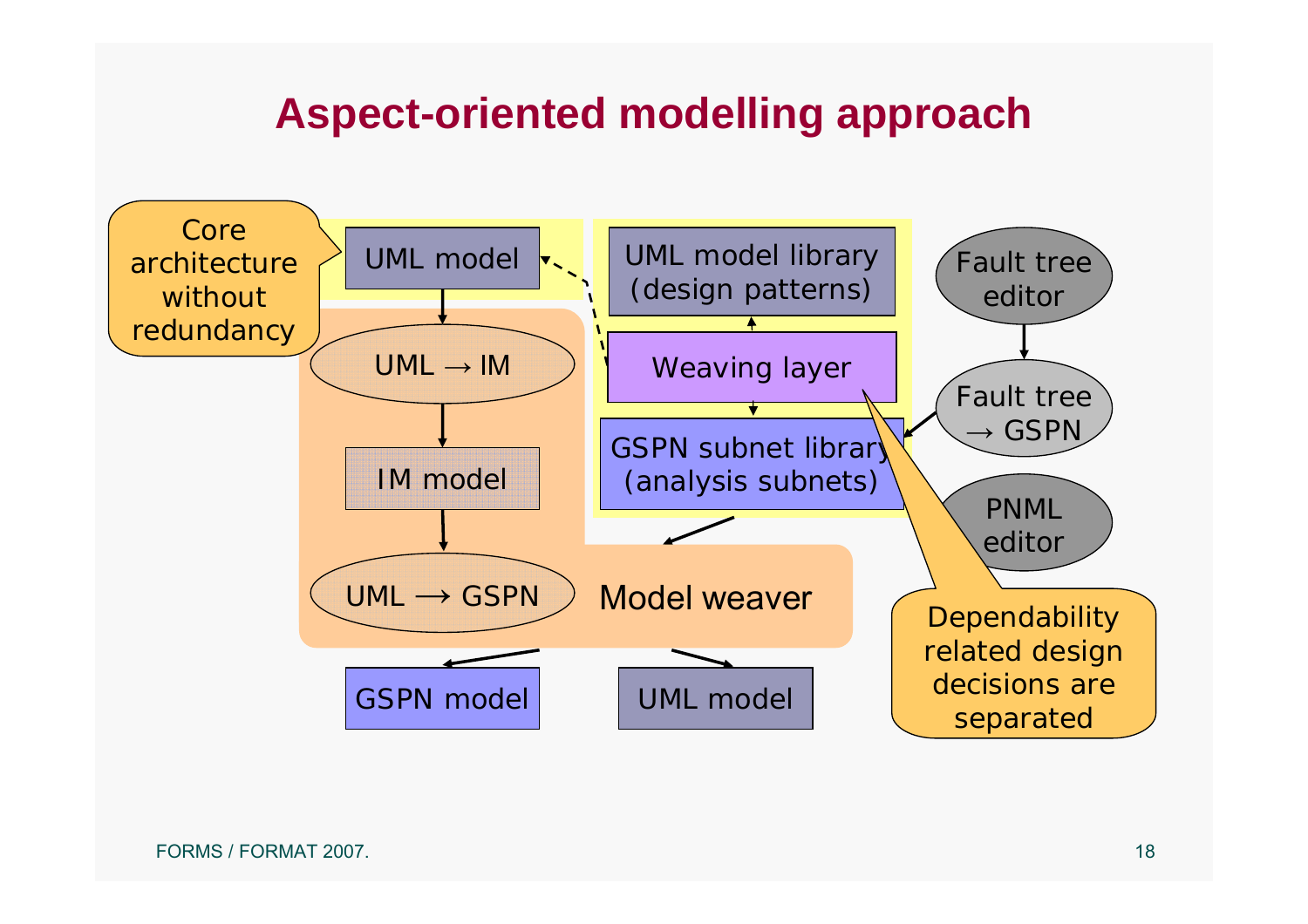#### **Aspect-oriented modelling approach**



FORMS / FORMAT 2007.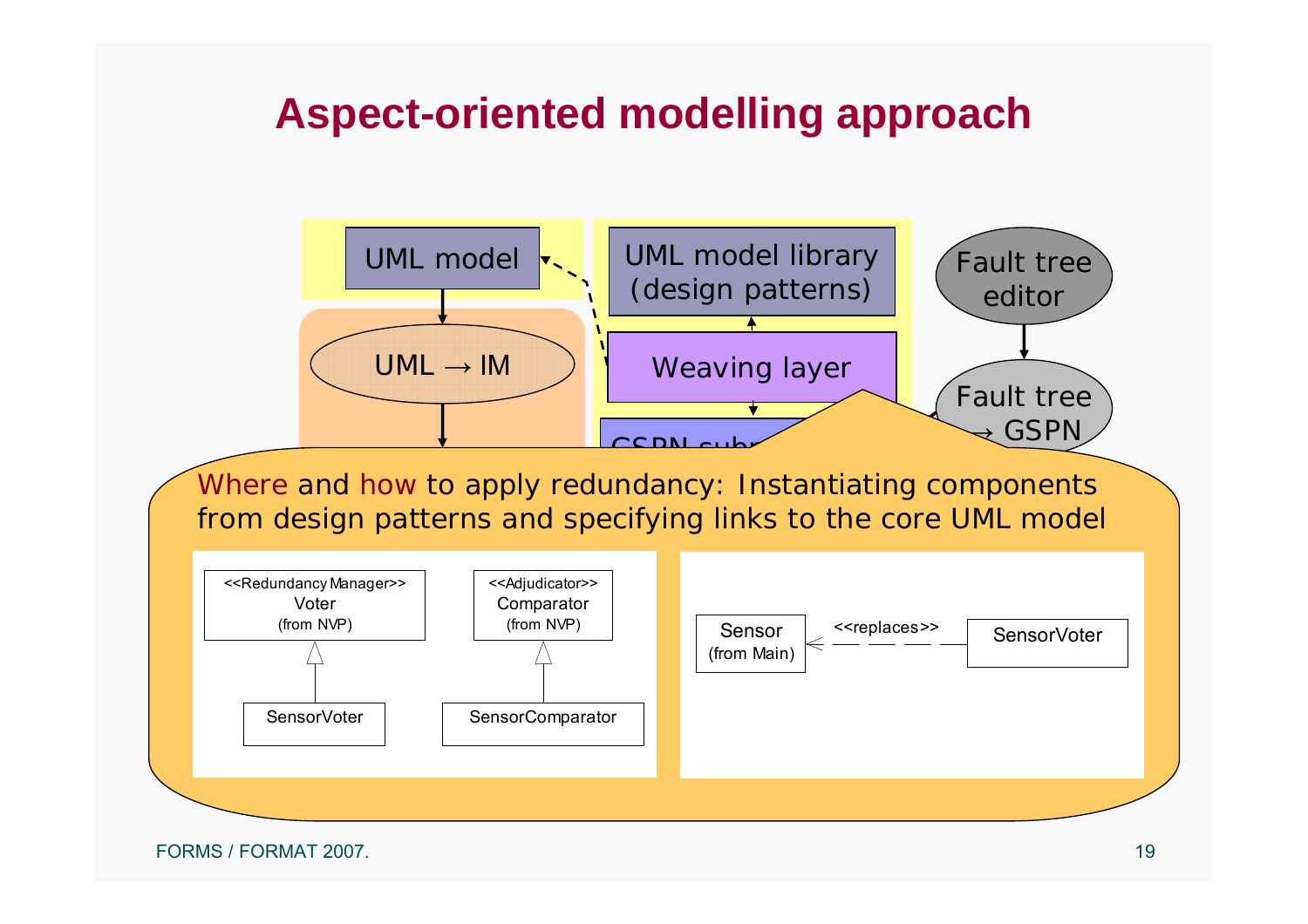#### **Aspect-oriented modelling approach**